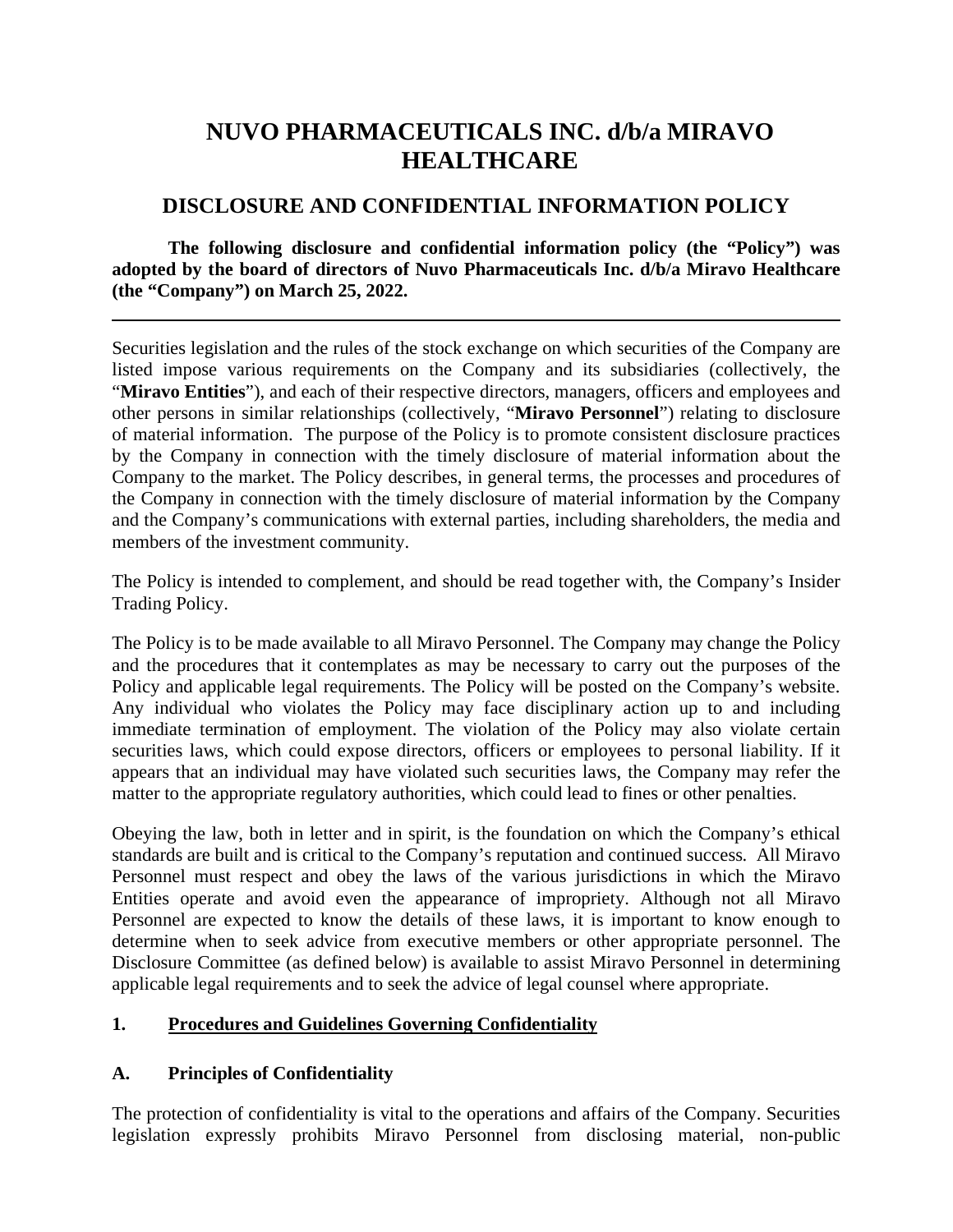information concerning (i) the Miravo Entities, or (ii) any other company in respect of which Miravo Personnel may receive material, non-public information, to any person except in the necessary course of business.

Because it may be difficult to determine what information is confidential, all information received by and relating to the Miravo Entities (as well as information learned about others while acting on behalf of the Miravo Entities) should be treated as if it were confidential. As a general guideline, Miravo Personnel should not discuss the affairs of the Miravo Entities with, or make information about the Miravo Entities available to, outsiders. Except as contemplated in the Policy, no Miravo Personnel should disclose any confidential information or material, non-public information unless that disclosure is required as part of his or her regular duties. Where that information is to be disclosed to third parties, the Miravo Entities may want to take specific steps to preserve the confidentiality of the information, including requiring the recipient of the information to sign an appropriate form of confidentiality agreement. All inquiries from outsiders regarding confidential or material, non-public information about the Miravo Entities should be referred to a member of the Disclosure Committee (as defined below), who will arrange a response.

No Miravo Personnel should provide trading advice of any kind about the Miravo Entities to anyone, in particular while possessing material, non-public information about the Miravo Entities, except that Miravo Personnel should advise others not to trade in securities of the Company if that trading might violate applicable laws or regulations or the Policy.

#### **B. Guidelines for Maintaining Confidentiality**

**General Guidelines**. To protect the confidentiality of information, the following general guidelines should be followed on all matters. More stringent measures may be adopted for particularly sensitive matters at the discretion of the responsible individual:

- only those third parties that clearly have been authorized should be provided with confidential information;
- confidential information should not be discussed in public places such as elevators, hallways, restaurants, health clubs, taxis or the subway;
- documents containing confidential information should not be read, discarded or carried in public places in a manner that may allow others to read them;
- documents containing confidential information should not be left unattended in public places, such as meeting rooms, reception areas or washrooms;
- persons from outside the Miravo Entities should not be allowed to use or be in an area unattended where documents containing confidential information might be read by them;
- persons from outside the Miravo Entities should not be told whether a special "trading blackout period" has been designated; and
- shredding boxes should be used for the disposal of all non-public documents.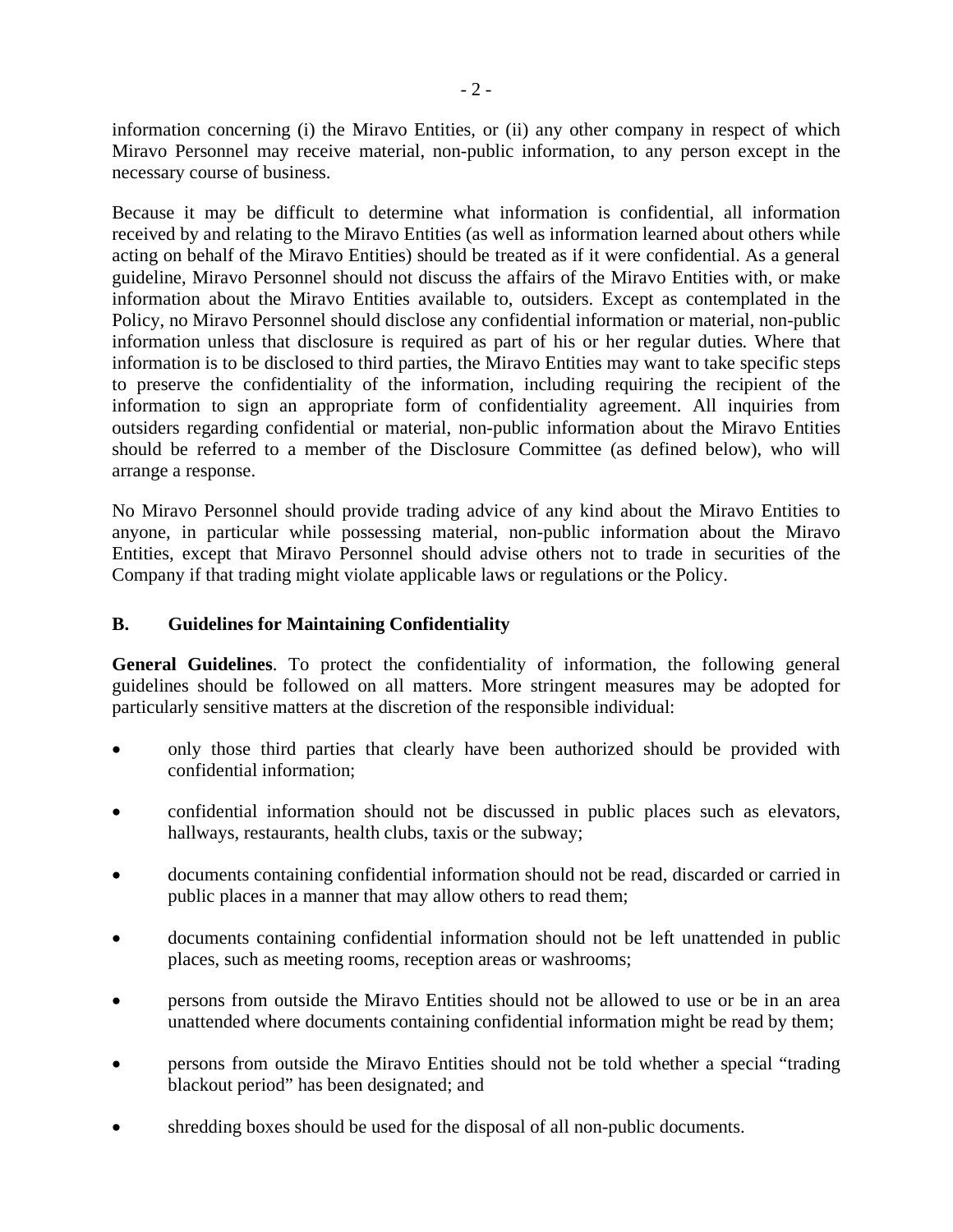**Special Measures**. While judgment and care should be exercised at all times, the individual responsible for a particularly sensitive matter should consider whether other steps would be appropriate to minimize the risk of the confidentiality of information being compromised. Those steps might include:

- restricting access to the information within the Miravo Entities;
- marking all envelopes or packages containing sensitive materials as confidential and for opening by the addressee only;
- securing or encoding all communications that will be sent electronically;
- storing sensitive information on computers in a manner that limits the risk that unauthorized operators might gain access;
- logging-off computers when away from the terminal for any substantial period;
- omitting names of parties and other identifying information from preliminary drafts of documents for sensitive matters;
- exercising caution when using laptops or reviewing documents on airplanes or in other public places;
- holding of telephone and other conversations (and particularly those on speaker phones) regarding a confidential matter behind closed doors and not in public places where the discussion may be overheard, such as elevators, hallways, restaurants, airplanes or taxis;
- where practical, limiting communications on wireless devices only to situations where it is reasonable to believe that the transmission can be made and received under secure conditions; and
- assigning to any new confidential matter a code or other non-identifying name.

### **2. Procedures and Guidelines Governing Disclosure**

#### **A. Disclosure Committee**

The Company's disclosure committee (the "**Disclosure Committee**") is responsible for the administration and implementation of the Policy. The Disclosure Committee will initially, consist of the Company's Chief Executive Officer, President, Vice President and Chief Financial Officer and Vice President, Secretary and General Counsel, and such other members of management as such individuals may determine. The Disclosure Committee will have a charter that sets out its membership, role and responsibilities.

#### **B. Material Information**

For the purposes of the Policy, "material information" means any information relating to the business and affairs of the Company that (a) would reasonably be expected to result in a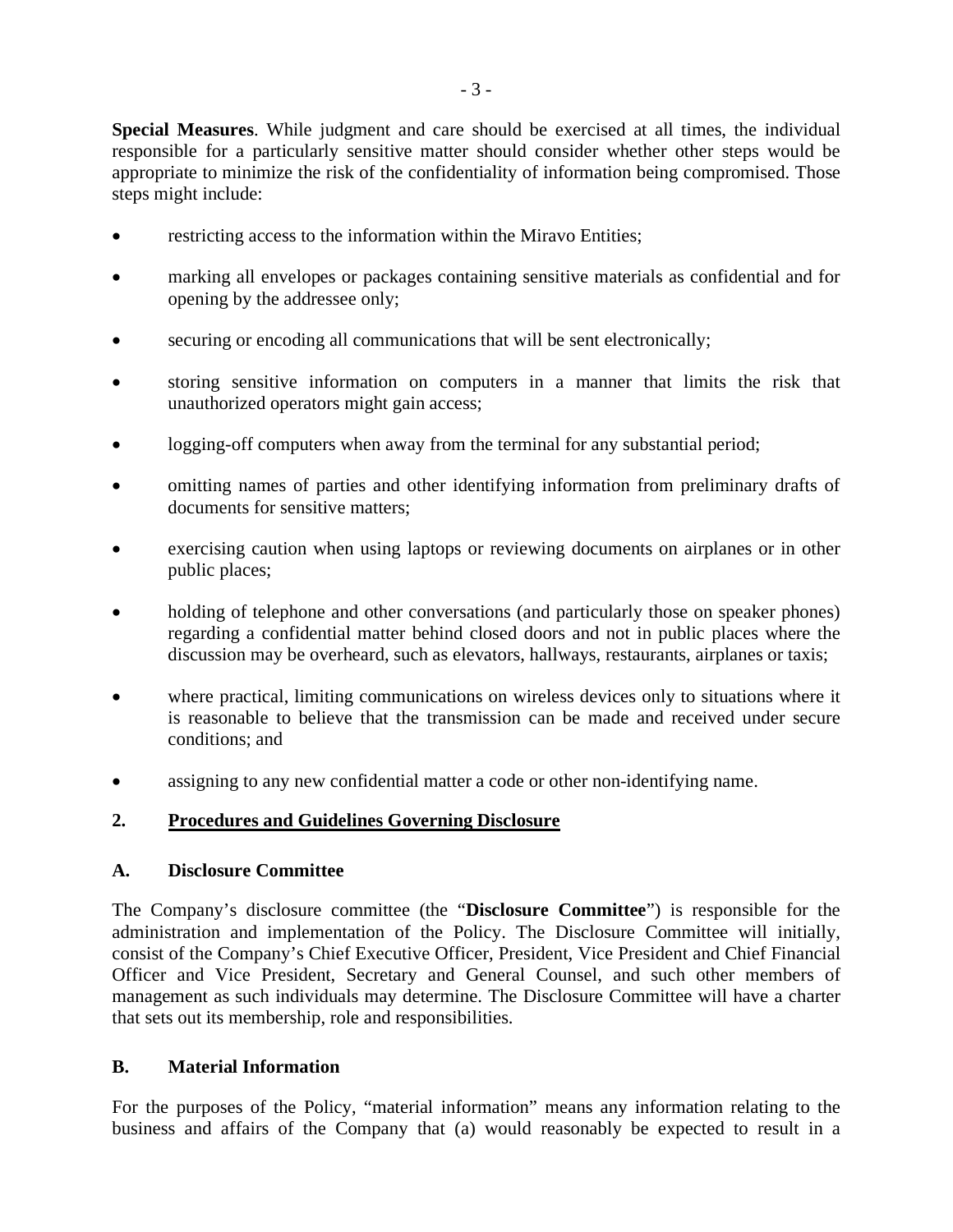significant change in the market price or value of the Company's securities, or (b) a reasonable investor would consider to be important when making an investment decision. Material information consists of both material facts and material changes relating to the Company's business and affairs.

While it is not possible to identify all information that would be considered to be "material", the following developments would ordinarily be considered by the Toronto Stock Exchange (the "**TSX**") to be material:

- the results of clinical trial or regulatory approvals;
- the entering into of licensing agreements;
- material developments affecting the issuer's resources, technology, products or markets;
- changes in the ownership of securities that may affect control of the Company;
- changes in corporate structure, such as reorganizations, amalgamations, etc.;
- take-over bids or issuer bids:
- major corporate acquisitions or dispositions;
- changes in capital structure;
- borrowing of a significant amount of funds;
- public or private sale of additional securities;
- entering into or loss of significant contracts;
- firm evidence of significant increases or decreases in near-term earnings prospects;
- changes in capital investment plans or corporate objectives;
- significant changes in management;
- significant litigation;
- significant investigations by regulatory authorities or government bodies;
- major labour disputes or disputes with major contractors or suppliers;
- events of default under financing or other agreements; and
- any other developments relating to the business and affairs of the Company that would reasonably be expected to significantly affect the market price or value of any of the Company's securities or that would reasonably be expected to have a significant influence on a reasonable investor's investment decisions.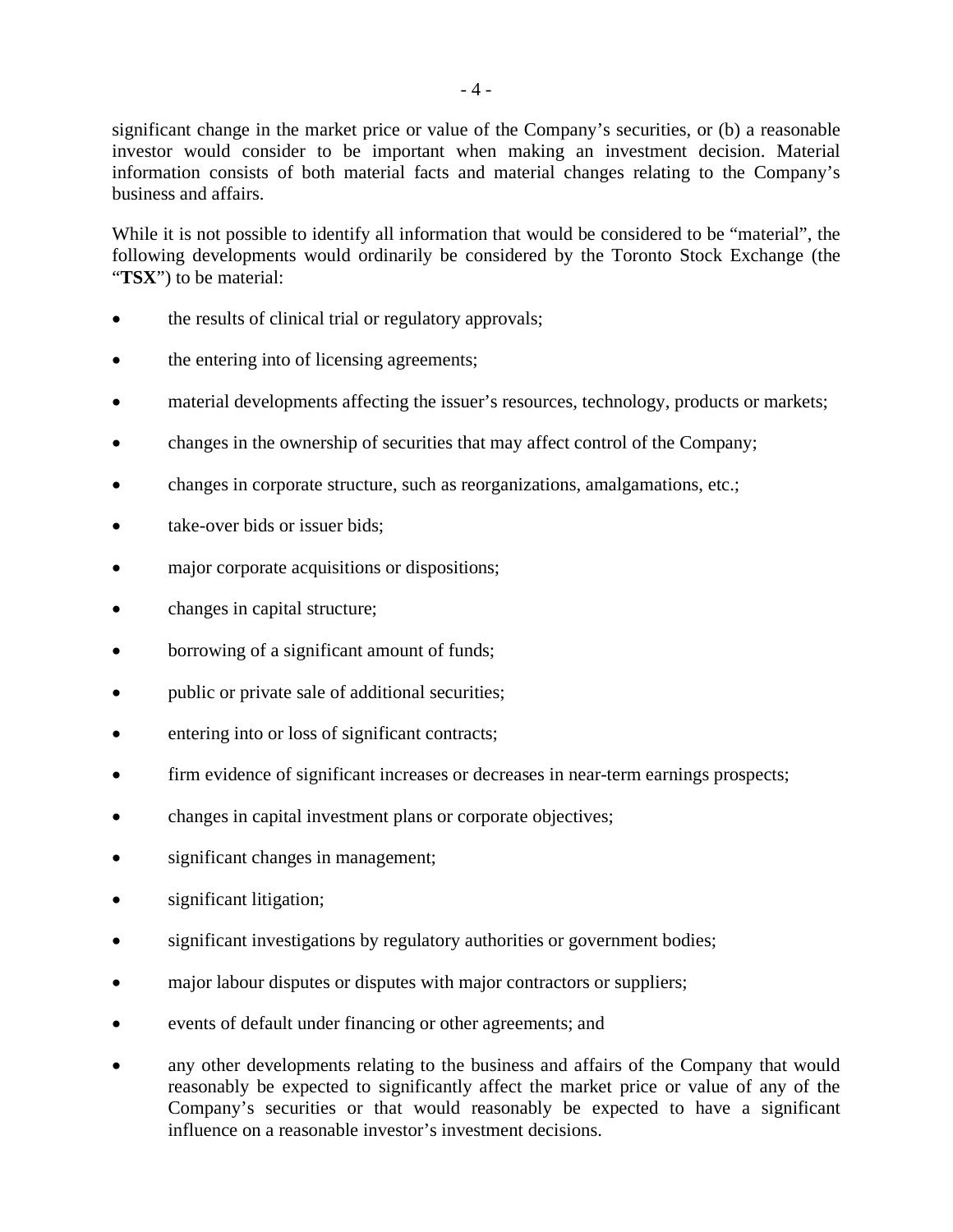In assessing the materiality of information, the Company will consider the nature of the information itself, the potential impact on the market price of the Company's securities and prevailing market conditions. These factors will be reviewed and considered with other applicable factors on a case-by-case basis.

#### **C. Disclosure Principles**

In complying with the requirement to immediately disclose all material information under applicable laws and stock exchange rules, the Company will adhere to the following basic disclosure principles:

- Material information will be publicly disclosed promptly via news release. The only exceptions will occur in restricted circumstances where applicable securities laws and stock exchange policies permit the maintenance of confidentiality and regulatory filings on a confidential basis;
- Disclosure must include any information the omission of which would make the rest of the disclosure misleading;
- Unfavourable material information must be disclosed as promptly and completely as favourable information;
- The materiality of information cannot be altered by breaking down the information into smaller, non-material components;
- There must be no selective disclosure. Previously undisclosed material information must not be disclosed to selected individuals (for example, in an investor meeting or during a telephone conversation with an analyst). If previously undisclosed material information is inadvertently disclosed, this information must be broadly disclosed promptly via news release;
- Disclosure should be consistent among all audiences, including the investment community, the media, customers, and employees. For clarity, material information must not be disclosed to the Company's employees (other than those employees who need to know the information in the context of their employment) prior to the dissemination and filing of a disclosure news release;
- Disclosure of material information at an analyst or shareholder meeting, a press conference or conference call, on the Company's website, or via social networking sites must be preceded by a news release; and
- Disclosure must be corrected promptly if the Company subsequently learns that earlier disclosure contained a material error at the time it was given.

#### **D. Rumours**

The Company does not comment, affirmatively or negatively, on rumours. The Policy also applies to rumours on the Internet, including social networking sites. The Company's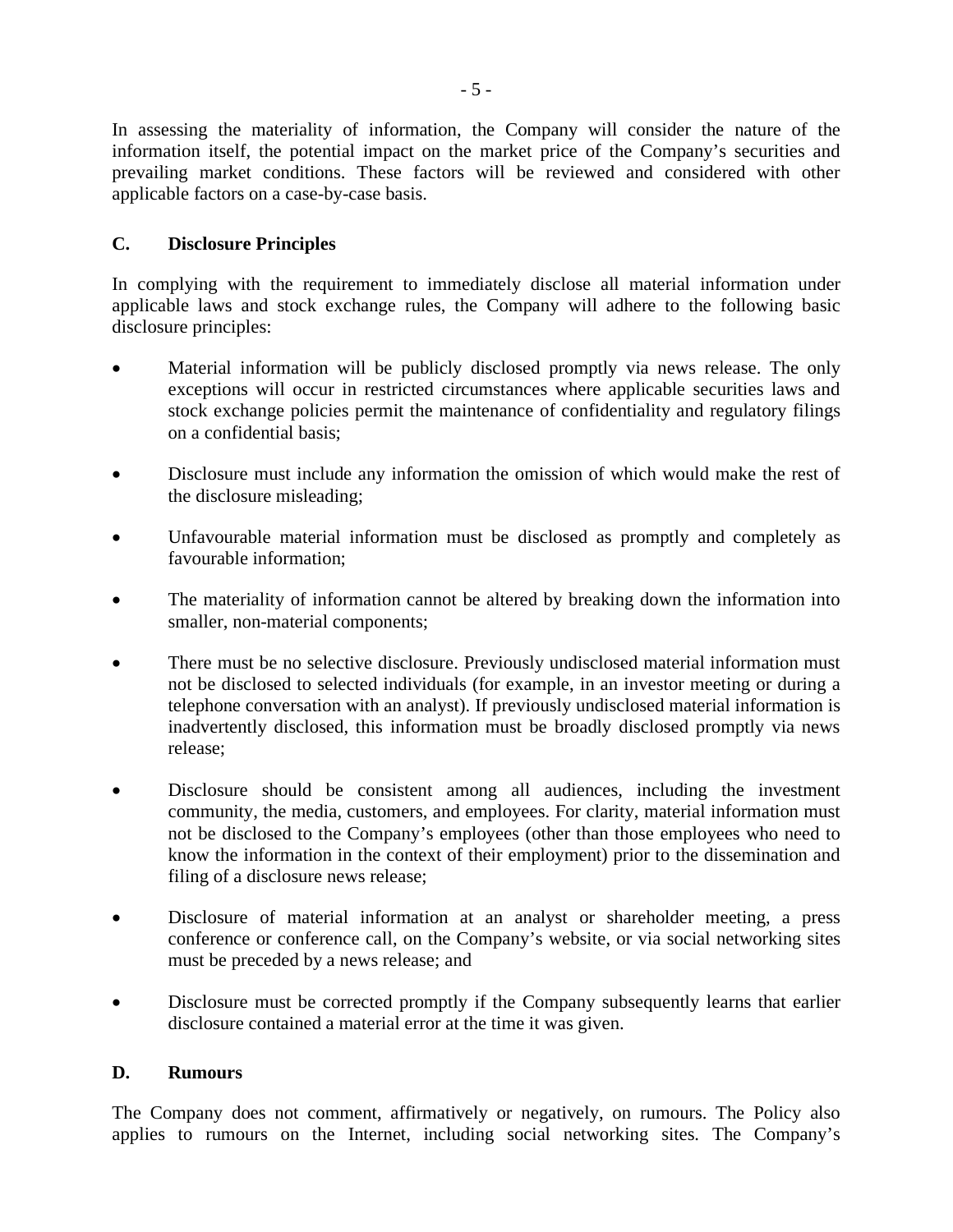spokespersons will respond consistently to any rumours, saying, "It is our policy not to comment on market rumours or speculation," and, if relevant, refer the person to the Company's public disclosure documents.

Should the TSX or other regulators request that the Company make a definitive statement in response to a market rumour that is causing significant volatility in the stock, the Disclosure Committee will consider the matter and decide whether to make a policy exception. If the rumour is true in whole or in part, the rumour might be evidence of a leak, and the Company will immediately issue a news release disclosing the relevant material information.

#### **E. Disclosure Procedures**

**Approval of Disclosure**. All written and oral disclosure, including news releases, should be approved, before public disclosure, by the Disclosure Committee (or designated members thereof). Any news releases containing material information should also be approved by the board of directors of the Company (the "**Board**"). In exceptional circumstances, the Chief Executive Officer or the Chief Financial Officer may approve press releases with material information for issuance where other Disclosure Committee members and directors are unavailable and immediate release is required to comply with securities legislation, rules and regulation. In addition to the foregoing approvals, all news releases disclosing material financial information, including the results of operations for an interim or annual period, should be approved by the Audit Committee prior to their approval by the Board. The Board should review and approve, before public disclosure, all substantive materials filed with securities regulators, other than press releases.

**Company Spokespersons**. The following are responsible for communication with the investment community, regulators, the media, and the public:

- President & Chief Executive Officer:
- Vice President and Chief Financial Officer;
- Vice President, Corporate Secretary and General Counsel; and
- Any person employed by a firm retained by the Company to perform or supplement the role of the Manager, Investor Relations and Corporate Communications.

Individuals who are not authorized spokespersons must not respond under any circumstances to inquiries from a stock exchange or other securities regulatory authority, the investment community, the media, or others, unless specifically asked to do so by an authorized spokesperson.

**News Release Procedures**. The Disclosure Committee will authorize the issuance of a news release. Should a material statement inadvertently be made in a selective forum, the Company will immediately issue a news release to fully disclose that information. If the inadvertent disclosure occurs during business hours, the Company will consider requesting a halt in trading while the news release is written. News releases will be disseminated through a newswire service that provides simultaneous national distribution. Full-text news releases will be transmitted to all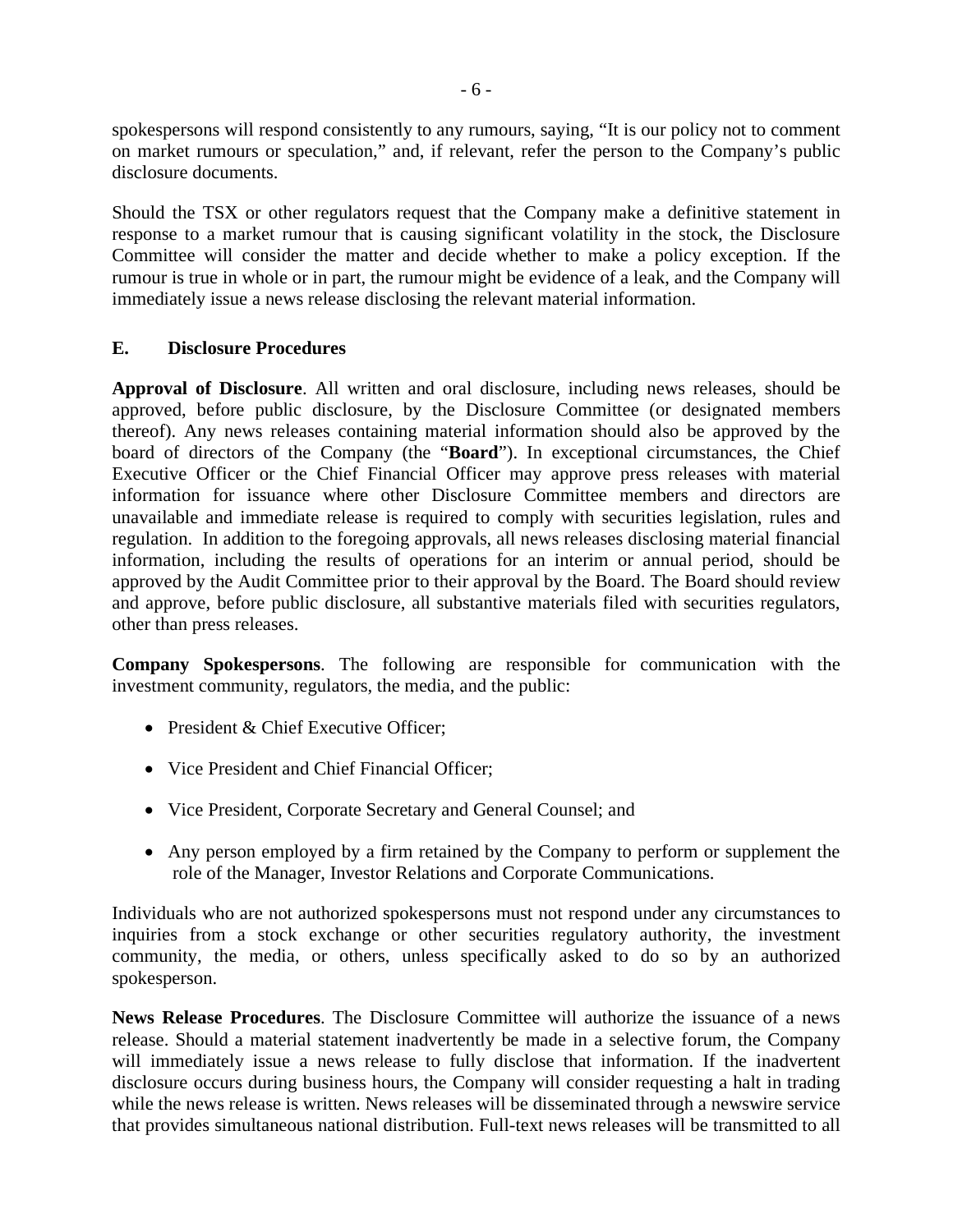stock exchange members, relevant regulatory bodies, major business wires and national financial media. News releases will be posted on the Company's website after confirmation of dissemination over the newswire (see "Electronic Communications" below). If the subject of a news release is a material change (as defined under Canadian securities laws) for the Company, a material change report will also be filed with applicable securities regulators within 10 days of the issue of the news release.

**IIROC Notification**. When the TSX is open for trading, prior notice of a press release announcing material information must be provided to Investment Industry Regulatory Organization of Canada ("**IIROC**") which will determine if a halt in trading is necessary to provide time for the market to digest the news. If a press release announcing material information is issued outside of trading hours, IIROC should be notified before the market opens.

#### **F. Electronic Communications**

**General**. The Policy also applies to electronic communications. Accordingly, the Disclosure Committee is also responsible for ensuring that postings on the Company's website are reviewed and approved and that such disclosure is accurate, complete, up-to-date, and in compliance with relevant securities laws. Posting information on the Company's website or disseminating it through social media networks (for example blogs, Twitter, Instagram, YouTube, Facebook, or LinkedIn) does not constitute adequate disclosure of information that is considered material nonpublic information. Any such postings will be preceded by the issuance of a news release. Only public information or information that could otherwise be disclosed in accordance with the Policy shall be used to respond to electronic inquiries.

**Use of the Company's Website**. All continuous disclosure documents will be provided in the Investor Relations section of the Company's website. All information posted, including text and audiovisual material, will show the date the material was issued. The Company will ensure that all links from the Company website to third party websites are approved by a member of the Disclosure Committee. All third party links will open in a new browser window to emphasize that the user has left the Company's website.

**Use of Social Media.** Given the Company's ongoing disclosure obligations as a reporting issuer under Canadian securities laws, the broad reach of social media, the permanence of any postings and the almost limitless potential to further distribute such postings, there are serious risks to the Company if social media is not used responsibly. These risks are evolving but include damage to the Company's reputation, potential breaches of the law, damages for negligence, harassment or libel, and other potential claims against the Company and/or Miravo Personnel. Accordingly, it is the Company's policy not to discuss, publish or disseminate material information the Company (including information about the Company's overall business performance, earnings and corporate transactions) on the Internet in or through any social media forum, other than through the posting and sharing of information that has been approved by the Disclosure Committee.

#### **G. Dealing with the Investment Community**

The Company recognizes that meetings with analysts and significant investors are an important element of its investor relations program. Face-to-face meetings help to build goodwill and can be essential for the investment community to assess the quality of senior management.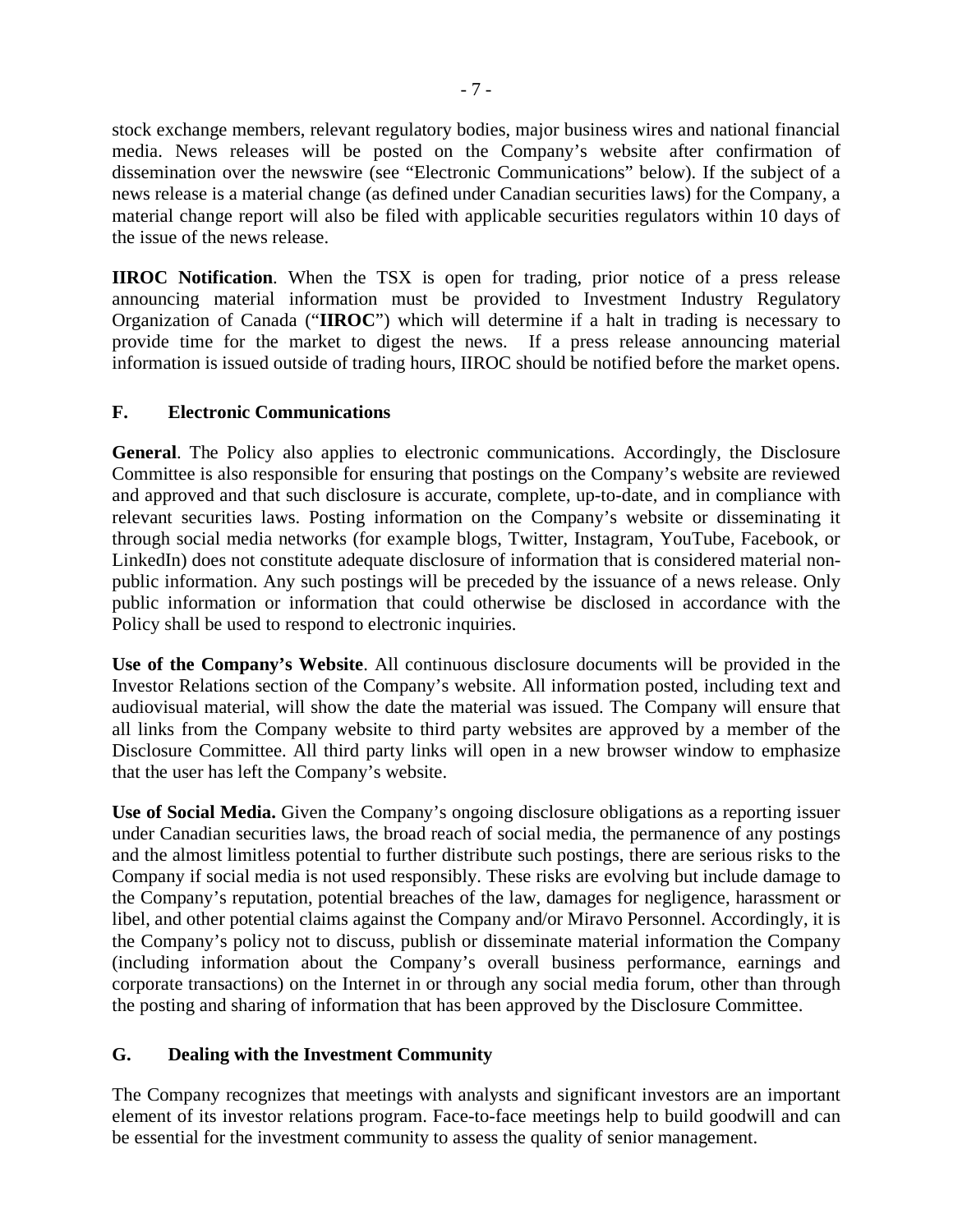Spokespersons may meet with analysts and investors individually or in small groups and will initiate contacts or respond to analyst and investor calls in a timely, consistent, and accurate fashion in accordance with the Policy. All analysts will receive fair treatment regardless of whether they are currently recommending buying or selling the Company's securities.

Care must be taken that material undisclosed information is not inadvertently disclosed in meetings. The Company will provide only non-material information through individual and group meetings, in addition to previously publicly disclosed information, recognizing that an analyst or investor might construct this information into a mosaic that could result in material information.

The Company will make available to individual investors or reporters the same sort of detailed, non-material information that it has provided to analysts and institutional investors and may facilitate such access by posting this information on its website. Where presentations or other materials are used and posted on the Company's website, they will be dated and the Company will routinely archive or remove outdated materials.

Spokespersons will keep notes of any non-routine telephone conversations with analysts and investors and when practicable more than one Company representative should be present at all individual and group meetings.

**Quiet Periods**. To avoid the potential for selective disclosure or even the perception or appearance of selective disclosure, the Company will observe quiet periods prior to quarterly earnings announcements or when material changes are pending. Regular quiet periods will commence two weeks prior to the anticipated issuance of financial results for a quarter or year and shall continue until the Company releases its financial results for such period or year. During a quiet period, the Company will not initiate any meetings or telephone contacts with analysts and investors, but will respond to unsolicited inquiries concerning factual matters. If the Company is invited to participate, during a quiet period, in investment meetings or conferences organized by others, the Disclosure Committee will determine, on a case-by-case basis, if it is advisable to accept these invitations. If accepted, extreme caution will be exercised to avoid selective disclosure of any material, non-public information.

**Conference Calls**. Conference calls may be held for quarterly earnings and for major corporate developments as determined by the Disclosure Committee. All conference calls will be accessible simultaneously to all interested parties, some as participants by telephone and others in a listen-only mode by telephone or via a webcast over the Internet. The call will be preceded by a news release containing all relevant material information. At the beginning of the call, a Company spokesperson will provide appropriate cautionary language regarding any forwardlooking information and direct participants to publicly available documents containing the assumptions, sensitivities, and a full discussion of the risks and uncertainties applicable to the news. The Company will provide advance notice of the conference call and webcast by issuing a news release announcing the date, time, and topic as well as information on how interested parties can access the call and webcast. These details will be provided on the Company's website. In addition, the Company might send invitations to analysts, institutional investors, the media, and others. Any non-material supplemental information provided to participants will also be posted to the website for others to view. No material undisclosed information will be discussed on the conference call. If the Disclosure Committee determines that selective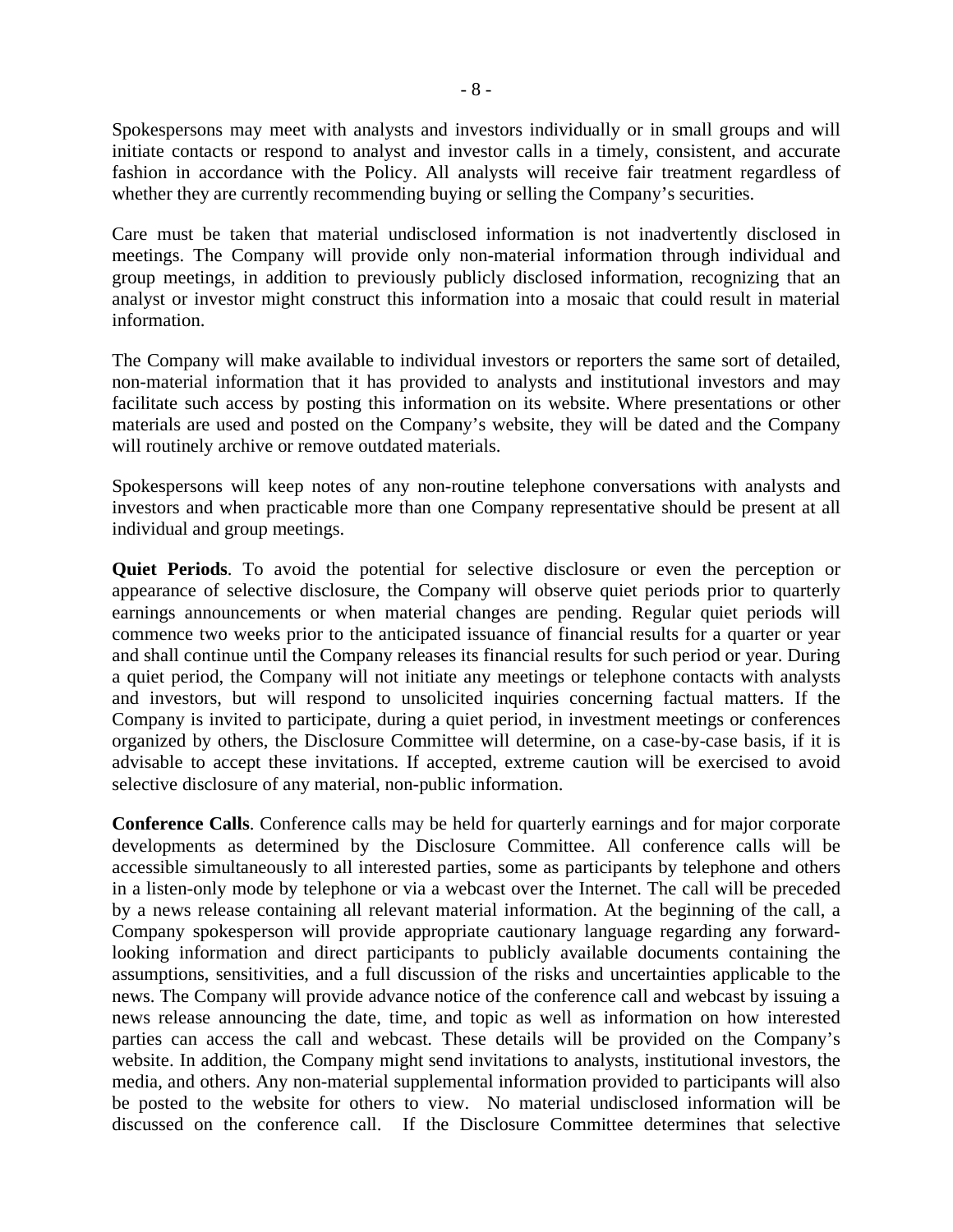disclosure of previously undisclosed material information or misleading disclosure has occurred n the Company's earnings and material developments conference call, the Company will immediately disclose or correct the information broadly via news release.

**Reviewing Analyst Reports and Financial Models**. Upon request, the Company may review analysts' draft research reports or financial models for factual accuracy based on publicly disclosed information. The Company will not confirm or attempt to influence an analyst's opinions or conclusions and will not express comfort or discomfort with the analyst's financial model and earnings estimates. To avoid appearing to endorse an analyst's report or model, the Company will provide its comments orally or will attach a disclaimer to written comments to indicate the report was reviewed strictly for factual accuracy.

**Limits on Distributing Analyst Reports**. Analyst reports are proprietary products of the analyst's firm. Distributing, referring to or providing links to analyst reports might be viewed as an endorsement by the Company. For these reasons, the Company will not provide analyst reports through any means to persons outside of the Company or generally to employees, including posting such reports on its website. Notwithstanding the foregoing, the Company may distribute analyst reports to its directors and senior officers to assist them in monitoring the effectiveness of the Company's communications, in understanding how the marketplace values the Company and its competitors, and how corporate developments affect the analysis. Analyst reports may also be provided to the Company's financial and professional advisors in the necessary course of business. The Company may post on its website a listing of the investment firms and analysts who provide research coverage on the Company. If provided, this list must be a complete listing, regardless of the recommendation, and will not include links to the analysts' or any other third party websites or publications.

**Presentations by Employees**. Employees who are invited to make speeches or presentations about the Company to industry groups, at technical conferences or other forums should receive the approval of the Disclosure Committee before accepting such invitations. Presentation materials must not contain undisclosed financial and operational results, subject matter of a competitive or strategic nature, or information that could affect the Company's reputation or share price and should be provided to the Disclosure Committee for review and approval in advance of being presented.

#### **H. Forward Looking-Information**

Should the Company elect or disclose forward-looking information in continuous disclosure documents, speeches, conference calls or otherwise, the following requirements must be met:

- the Company must have a reasonable basis for drawing the conclusions or making the forecasts and projections set out in the forward-looking information;
- the information, if deemed material, must be broadly disseminated via news release, in accordance with the Policy;
- any document containing forward-looking information must contain, proximate to that information: